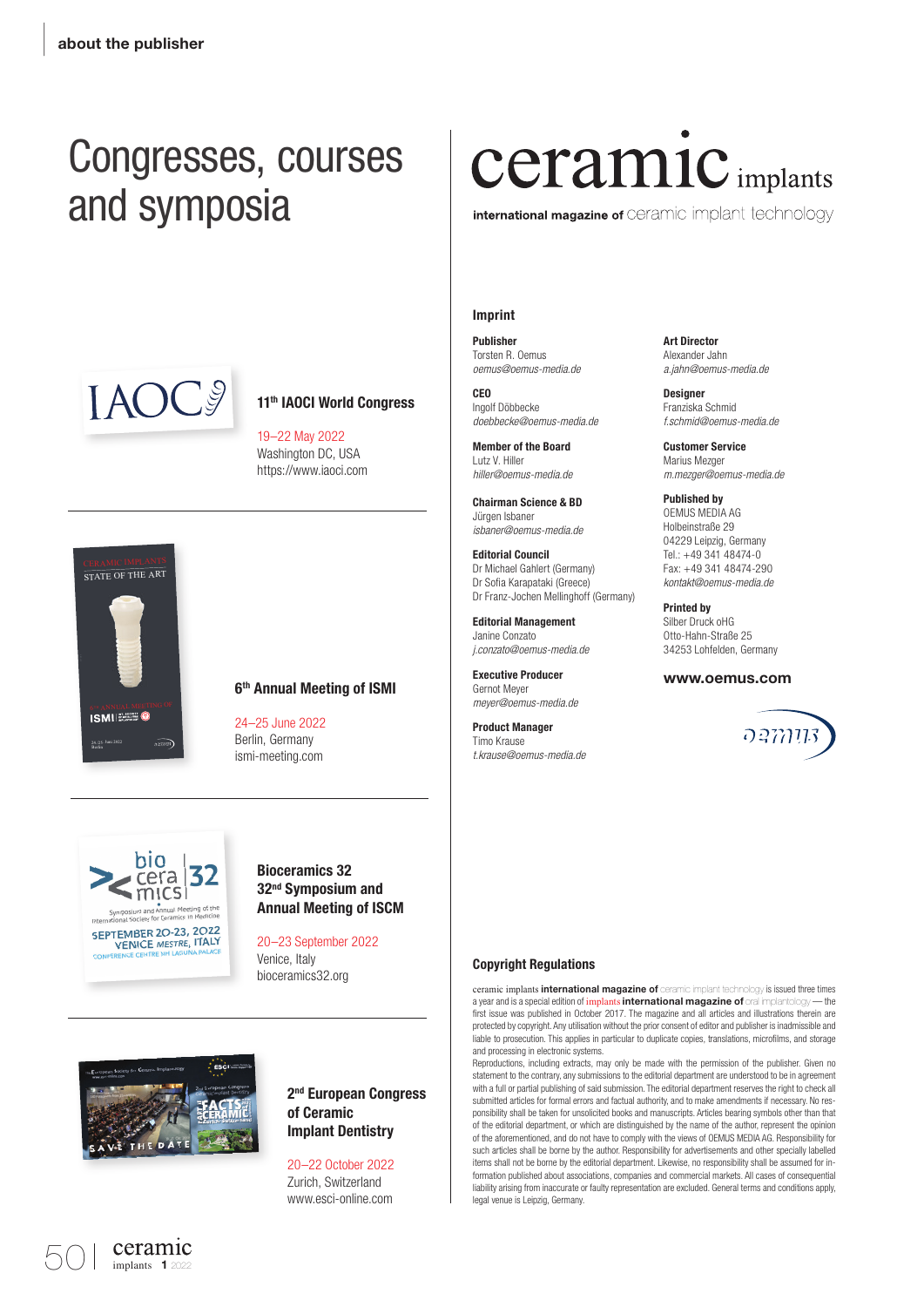



## **COLOGICO COLOGICO COHO BIOMEDICAL TECHNOLOGY CO.,LTD.** Zirconia Implant System